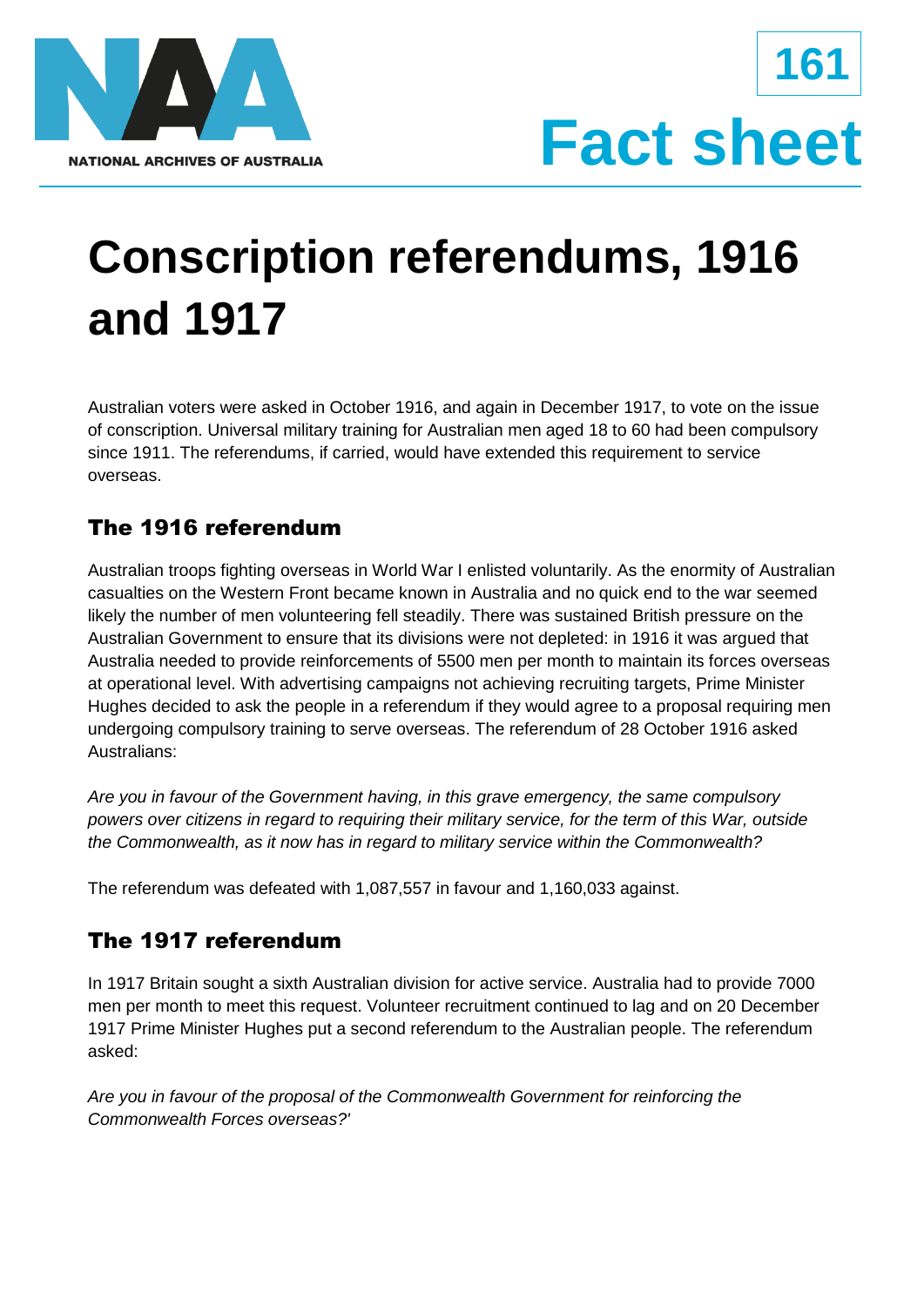Hughes' proposal was that voluntary enlistment should continue, but that any shortfall would be met by compulsory reinforcements of single men, widowers, and divorcees without dependents between 20 and 44 years, who would be called up by ballot. The referendum was defeated with 1,015,159 in favour and 1,181,747 against.

The conscription referenda were divisive politically, socially and within religious circles. Newspapers and magazines of the time demonstrate the concerns, arguments, and the passion of Australians in debating this issue. The decisive defeat of the second referendum closed the issue of conscription for the remainder of the war.

## Records about the referenda held in Canberra

#### The 1916 referendum

| Title or description of record                                                                       | Date range  | Series, item number |
|------------------------------------------------------------------------------------------------------|-------------|---------------------|
| Military Service Referendum Act 1916                                                                 | $1912 - 16$ | A2863, 1916/27      |
| Referendum 1916 on conscription – includes samples of ballot<br>papers                               | 1916        | A406, E1916/3585    |
| $War$ – conscription                                                                                 | 1916        | A11803, 1914/89/385 |
| Conscription referendum                                                                              | 1916-17     | A1, 1917/2131       |
| Book (duplicate copy) - Chapter 40 - Manpower, Conscription<br>and the Split in the Labor Party 1916 | 1970        | A5954, 1269/3       |

### The 1917 referendum

| Title or description of record                                                                                | Date range | Series, item number |
|---------------------------------------------------------------------------------------------------------------|------------|---------------------|
| Conscription referendum questions for voters: proceedings<br>against Rev F Sinclaire and Fraser and Jenkinson | 1908-20    | A456, W26/199/418   |
| Military Service Referendum 1917 – forms, posters & other<br>printed matter relative to referendums 1917-19   | 1916-18    | A406, E1918/3755    |
| Reinforcements referendum                                                                                     | 1917       | A3934, SC15/21      |
| Censorship - referendum campaign, 1917                                                                        | 1917       | A2939, SC147        |
| Conscription – compulsory service – referendum                                                                | 1917       | A11803, 1917/89/965 |
| Conscription referendum - 20 December 1917                                                                    | 1917-18    | A11803, 1918/89/94  |
| Referendum 1917 - miscellaneous                                                                               | 1917-18    | A406, E1918/2092    |
| Military service referendum - general papers                                                                  | 1917-18    | A456, W26/217/8     |
| Book (duplicate copy) – Chapter 41 – Manpower and the<br>Second Conscription Referendum (1917)                | 1962-65    | A5954, 1283/4       |

## Records about the opposition to conscription

Some examples of records about the opposition to conscription held in Canberra are listed below. A search for items on the RecordSearch database using the term 'anti conscription' will identify additional material, including records held in other offices.